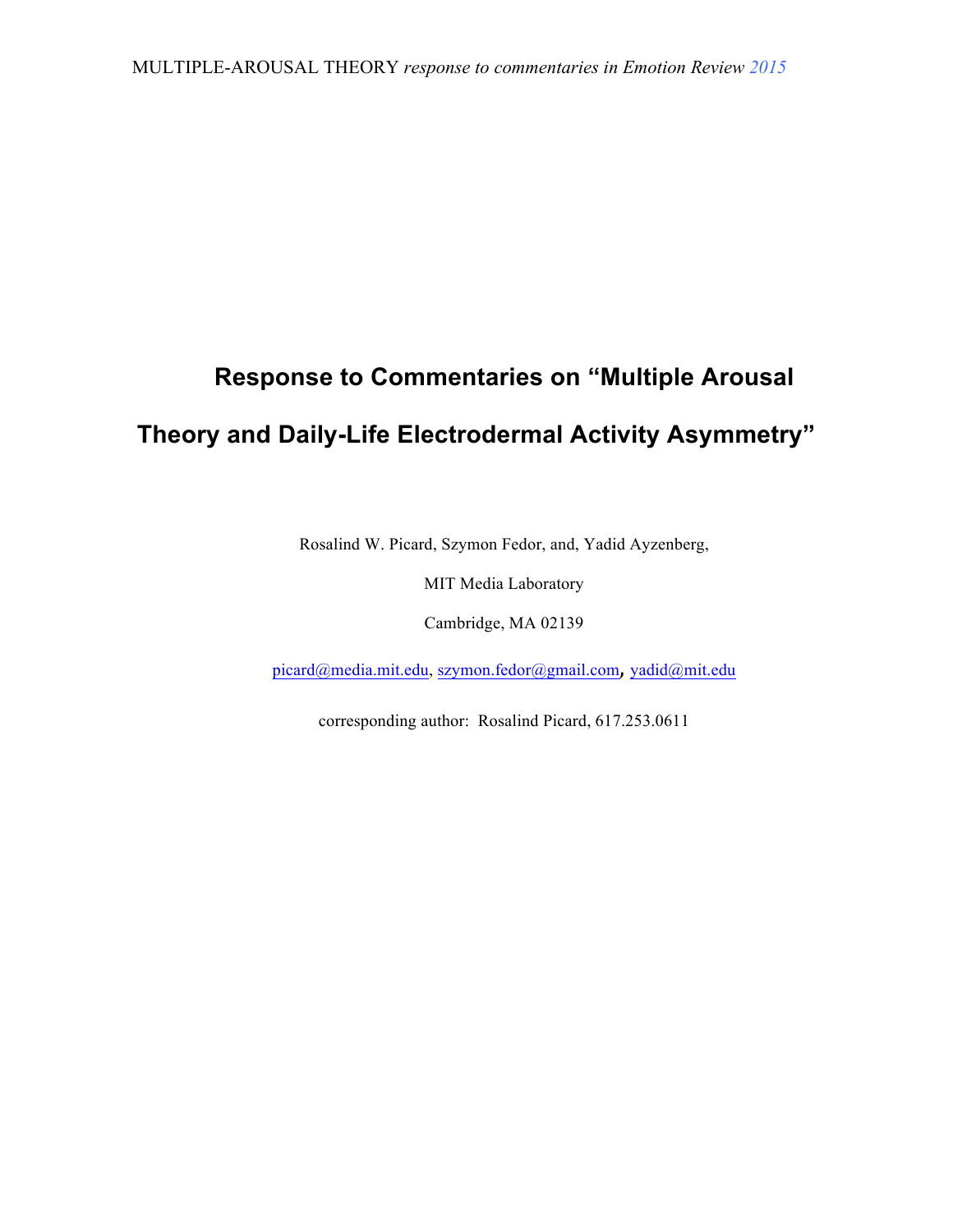# **Response to commentaries on "Multiple Arousal Theory and Daily-Life Electrodermal Activity Asymmetry"**

#### Abstract

We respond to the commentaries of Critchley & Nagai, Mendes, Norman, Sabatinelli, and Richter. We agree that a theory needs to make predictions and we elaborate on the predictions we made so far. We do not agree that arousal has to have a precise definition in order to present theory about it; however, we do provide concrete answers to questions raised about Multiple Arousal Theory.

*Keywords:* Emotional arousal, sympathetic nervous system (SNS), electrodermal activity (EDA)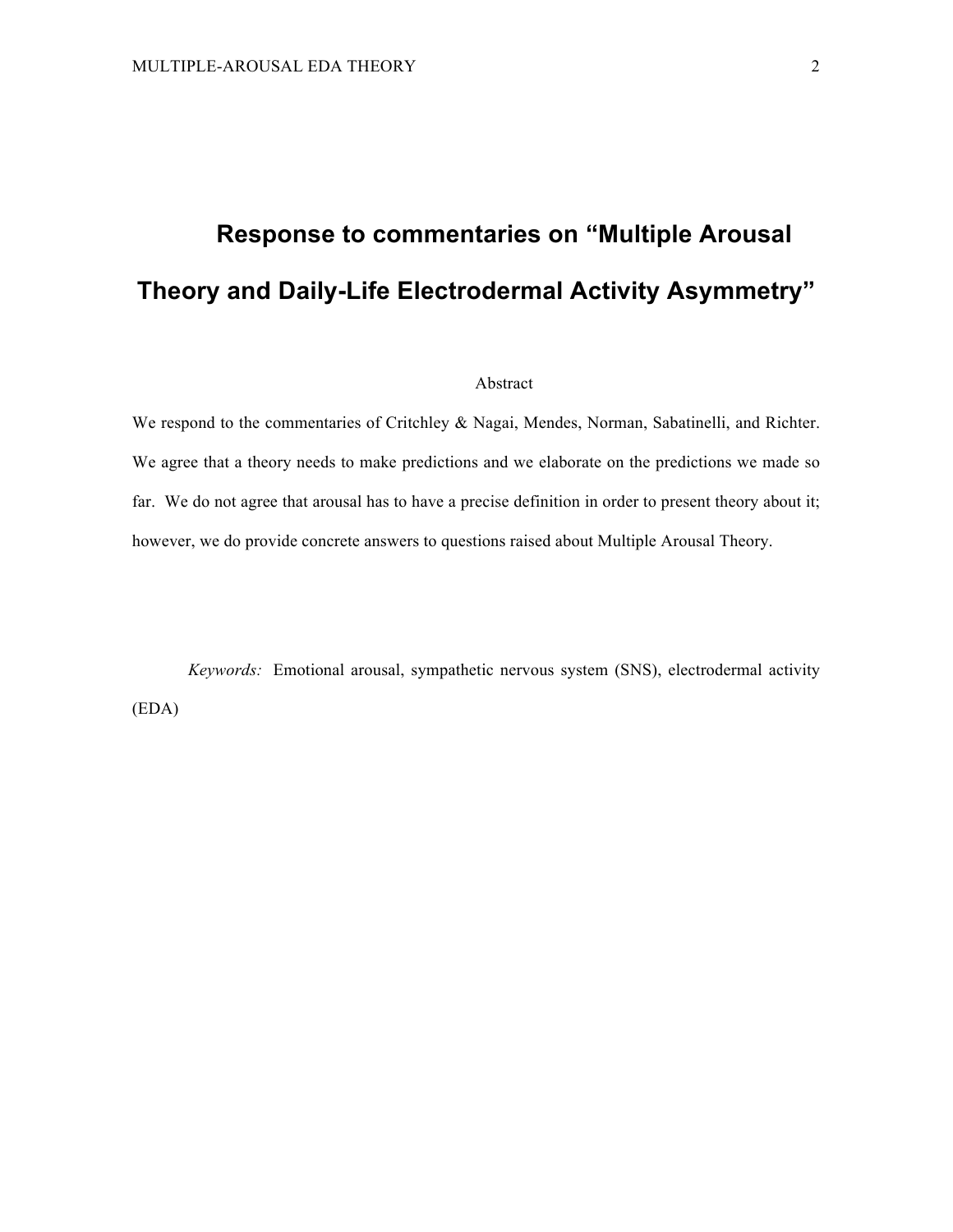Arousal is like an elephant in the famous cartoon where blind scientists are touching it, one feeling the tail and saying, "It's a snake" and one feeling the leg, "It's a tree trunk." With arousal in emotion studies we hear, "It's a brain state", "It's a self-reported feeling", "It's a state of autonomic activation," and more. Arousal is harder to characterize than an elephant because it does not have clearly defined physical boundaries: In emotion theory, as a "dimension," arousal is more eigenvector than animal. While arousal has been operationalized as physiological changes, selfreport items, brain activity measures, and more, none of these fully defines it. As Mendes points out, it has a long history of poor definition. Fortunately, a lack of precision in definition does not mean we cannot make systematic explanations (or "theory") rooted in factual observations. Consider, as example, that one can state facts, make predictions, and provide explanations about Mount Everest, and summit it, without defining which rocks at its base are and are not a part of it.

Theories should enable predictions, and Multiple Arousal Theory does lead to new predictions. Here is one that we wrote in our article: "With our theory we can make predictions such as, all other factors constant, larger right amygdala activation would contribute to larger right EDA in a right-hander experiencing significant anxiety or depression." We further predict that studies that measure only left EDA might miss this effect. In short, if an emotional state activates the right amygdala more than the left, and if there are no other strong sources contributing to left electrodermal arousal (e.g., no task demands for left motor activity), then in a right-hander<sup>1</sup> we would expect to measure greater EDA on the right than on the left palm.

 $1$  An estimated 80% of right-handers are left-brained, so the prediction should be qualified for people who have been strongly right-handed since birth, and exclude those who were forced to use their right hand.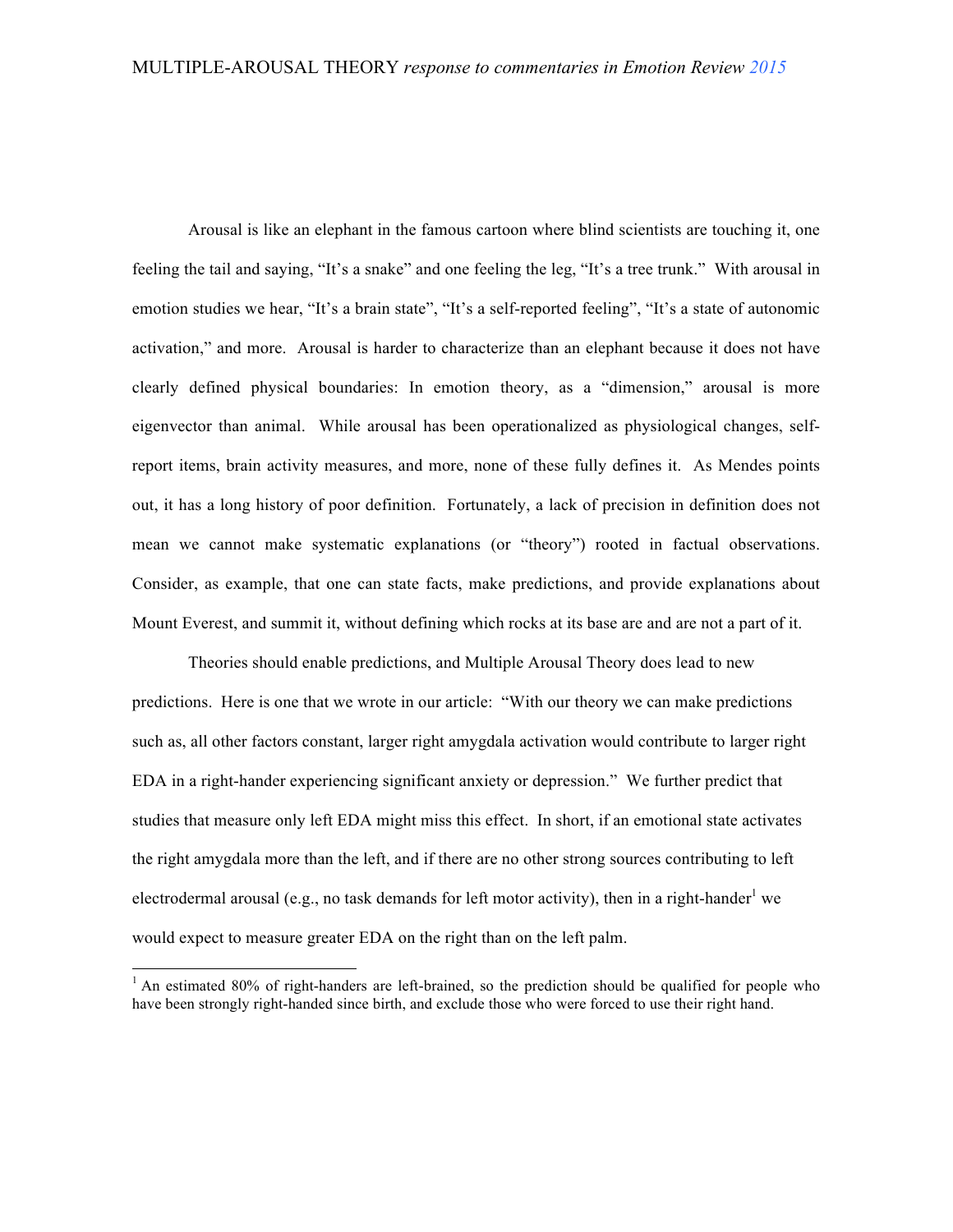It was the Multiple Arousal Theory that led us to predict that EDA asymmetry should be present in short-term lab data (we had originally taken the asymmetry seriously only when we saw it consistently in long-term measurement). We predicted more cases of right-dominant EDA in the challenging counting-backwards task since participants were viewed by a critical judge pushing an obnoxious buzzer when they erred. This situation could trigger social threat, which we'd expect to increase right amygdala activation more than left (in a right-hander). Thus, we would expect many participants to have their right EDA go higher than their left. Indeed, the data matched the theory.

Our theory also predicts that it won't always hold for every participant: Some people care what the experimenter thinks of their performance while others may not care at all. Some may also have equally high left activation from other influences on parts of the brain giving rise to left EDA. Emotional states and task demands contribute to activating the multiple arousals.

Norman properly reminds that if we associate arousal with only SNS activation, there are still many endpoints to measure – cardiac, vascular, pupil, EDA. While our theory does not restrict to SNS arousal, our article focused on EDA because it is purely innervated by the SNS (Boucsein, 2011). Also, EDA is widely known and conveniently and comfortably measured 24/7 with a wearable sensor. That said, a measurable change in EDA is not necessary for arousal (see below).

Critchley and Nagai's commentary is fascinating, telling of how asymmetric sympathetic arousal from the right side of the brain is associated with cardiac arrhythmia. Our theory can also make predictions in this case: if the sympathetic activation is strongly right-sided to the heart, then all other sources held constant, we would expect to see EDA also be higher on the right wrist than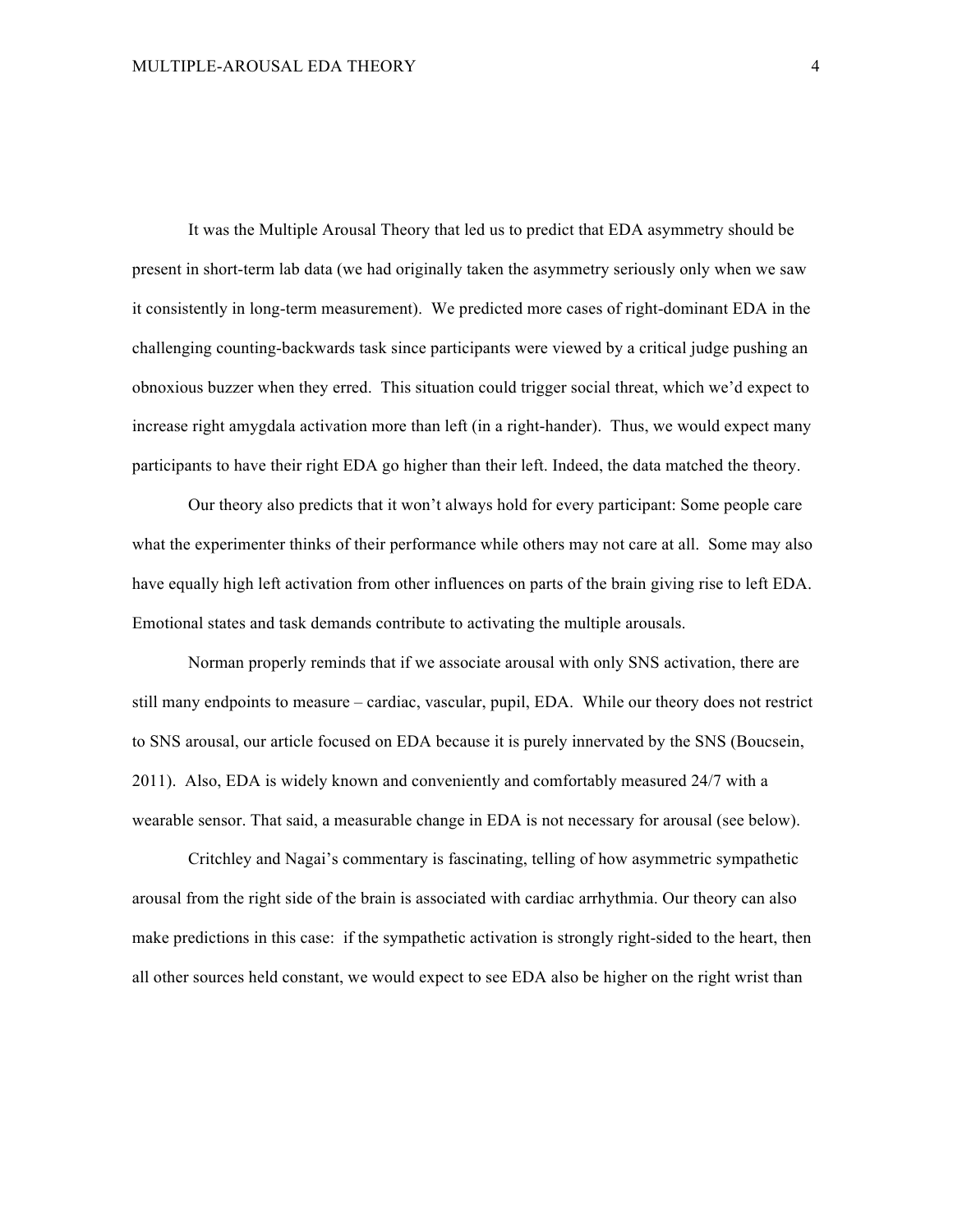on the left. We may also predict that emotional states that activate the right (or triggering) side are potentially more dangerous in an at-risk patient than states that do not activate this side. As Mendes points out, it may be valuable to examine the connections between our findings and those of others who have differentiated benign from malignant arousal.

Sabatinelli provides some careful methodological recommendations to strengthen the Multiple Arousal Theory. We agree with his suggestions, and in fact one has been followed since this paper was accepted: Akane Sano at MIT measured synchronized EDA on the left and right fingers (with traditional placements and gel) and on forearms (with dry electrodes) running the classic counting-backwards study with a new group of participants. As predicted, the EDA on the right fingers was usually more responsive than on the left fingers (and on the right forearms more than on the left). While this replicated our earlier findings, to our surprise there were also some individuals for whom the finger asymmetry and the forearm asymmetry were not the same; some of these differences may be accounted for in the time it takes for the forearm/dry electrodes to become as responsive as the finger/gelled electrodes, while other differences may be more complex (e.g. there are many dermatomes that run through the wrist and palm.) Sano's study will be reported in more detail soon.

Richter asks, "If two situations lead to differences in EDA at two body sites does this indicate the activity of two different arousal systems?" Our answer is "This is not sufficient." There are many situations that can elevate EDA (what if one wrist is held over hot steam?) or that can reduce it (what if one side has neuropathy?) and alternative sources must be considered before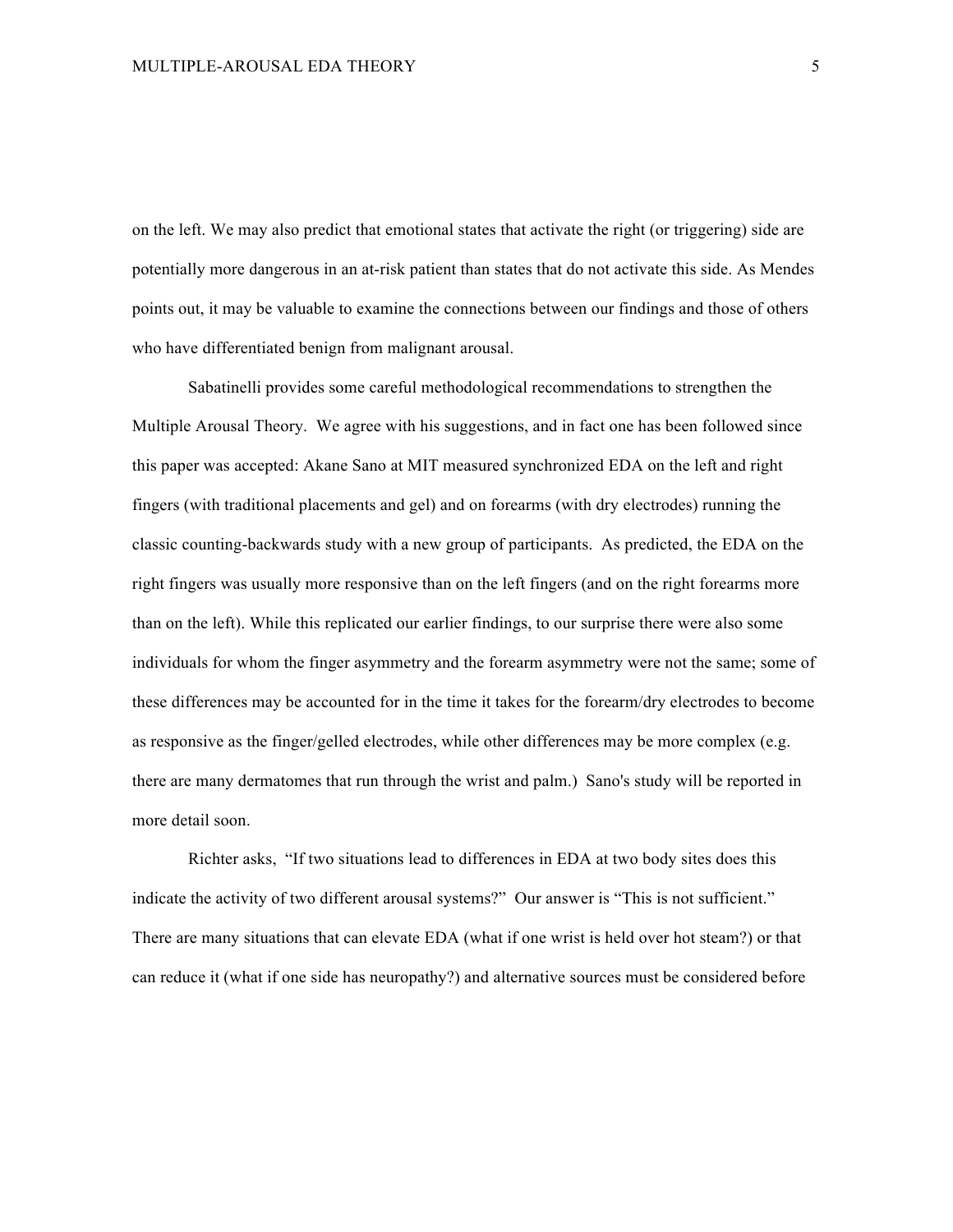evidence is credited to multiple arousals. We have particularly emphasized certain regions of the brain that a protocol might try to elicit, e.g. amygdala activation with its ipsilateral influence or motor cortex with its contralateral, but one must also consider environmental effects, differences in sweat gland distributions, mediating factors for the sudomotor system, and more.

One of Richter's challenges is "Do these differences [in EDA measures] need to be accompanied by differences in subjective experience […] ?" We do not think subjective reported experience should be necessary. A challenge when testing predictions that involve asking people what they feel, is that many people are poor at interpreting or reporting what they feel: Many are alexithymic. In one of our pilot studies on the perception of arousal and its relationship to EDA, we gave ten healthy MIT graduate students (average age 30.8, SD=4.2) a twenty-item Toronto Alexithymia Scale (TAS-20) (Bagby, Parker, & Taylor, 1994). Six scored with values of 14 or lower, while four scored in the high range 19-24 on the "difficulty identifying emotions" subscale. We predicted that the four highest-scoring participants would have the lowest correlations between their self-reported arousal and overall EDA activation. Indeed, two of them had the only negative correlations measured between self-reported arousal and the wrist-based EDA measure of all the ten. However, the other two who scored worst on identifying emotions had the two highest positive correlations, which initially puzzled us. When we asked them how hard it had been to label their daily arousal (without getting to look at their EDA), they said it was very easy because their arousal states were extreme and obvious. When we went back and checked their EDA data, it matched what they said: Their skin conductance (area under the curve) had both the highest overall average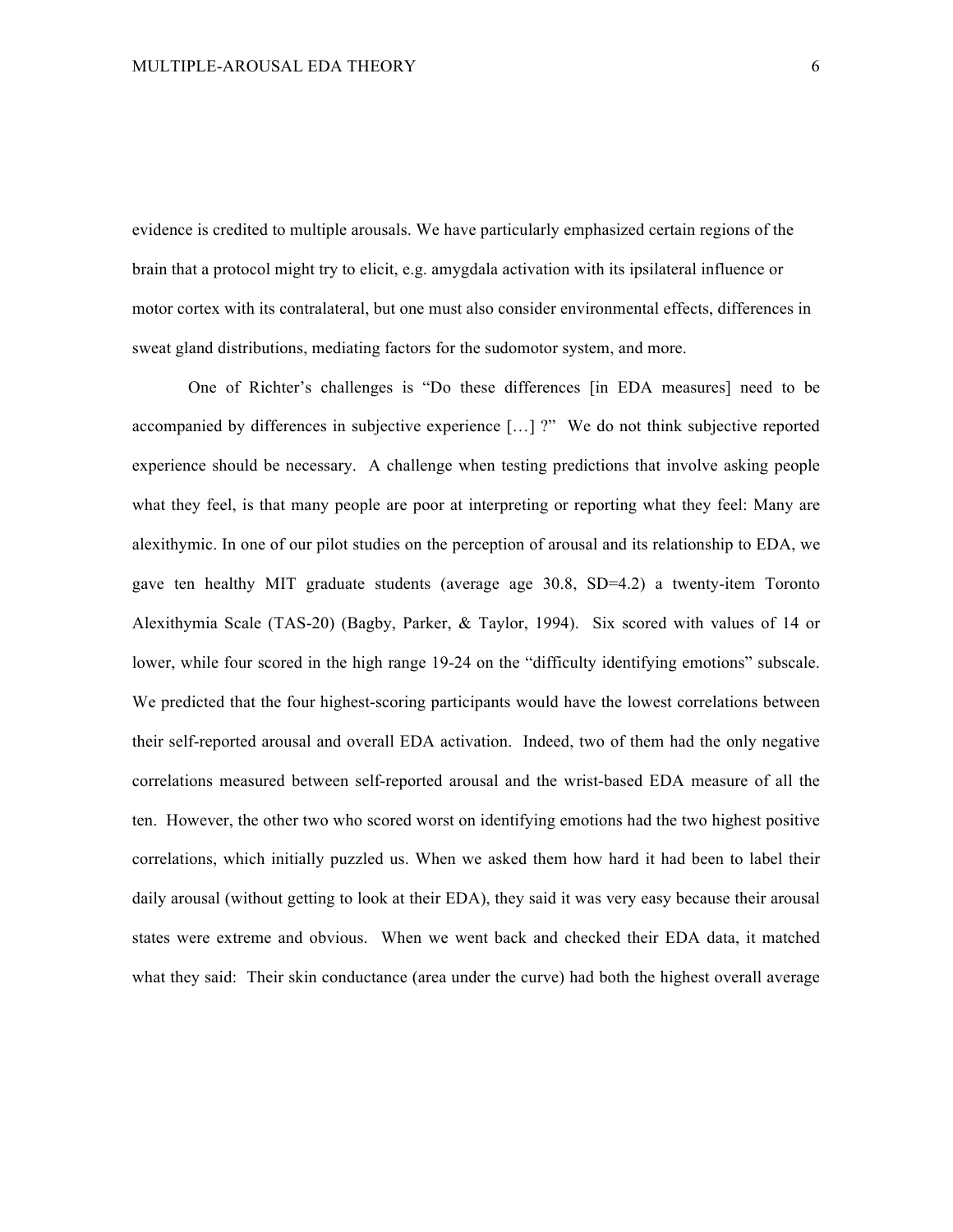of the ten participants, and the highest day-to-day variance. Their self-reported arousal agreed with their very high or very low EDA measures (taken on the right wrist). While that was just a tenperson pilot study so we do not want to overgeneralize, it does fit common sense: we can expect some people's self-reported arousal to match their physiology, even if they are alexithymic, if their physiology has huge swings; however, others who are alexithymic or nearly so, with normal varying physiology, can be expected to give uncorrelated or negatively correlated self-reports.

Richter asked, "What if a researcher observes differences in brain activity and subjective experience but no difference in EDA – does this provide sufficient evidence for multiple arousal systems?" The first thing to note is that there are people who have essentially no measurable EDA (sometimes from medications or from conditions we do not understand) and thus we are careful to not require electrodermal response as a necessary component of arousal. These people may still have other aspects of an arousal experience (e.g. heart rate accelerations) and report feelings such as calm or excitement. If they have differential experiences of arousal that map consistently to differential brain activation patterns then, yes, we would be inclined to credit those as evidence for multiple sources of arousal.

Some open questions are indeed up to definition, but we underscore that slight variations on the definition do not undermine our findings or proposed theory. For example, Richter asks, "Does any kind of stimulation that activates a specific brain region and that leads to a change in EDA provide evidence for a change in arousal?" We could decide that distinct mappings should be called